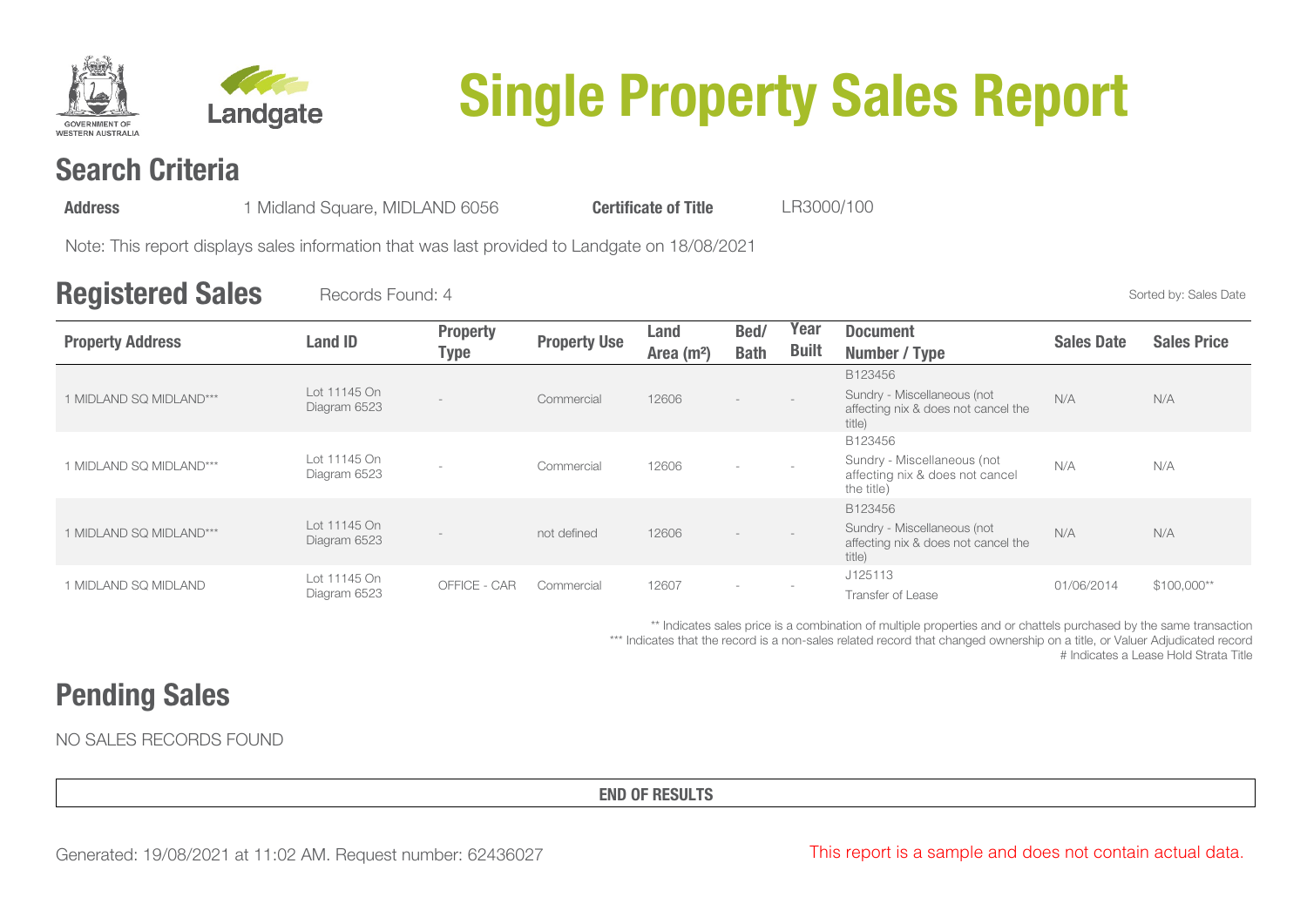Disclaimer:

Certain results contained in this report may be based on minor updates to previous sales and as such form part of the price. Given that data is auto-collated from various sources, Landgate is unable to distinguish and separate out certain data to cater for individual preferences.